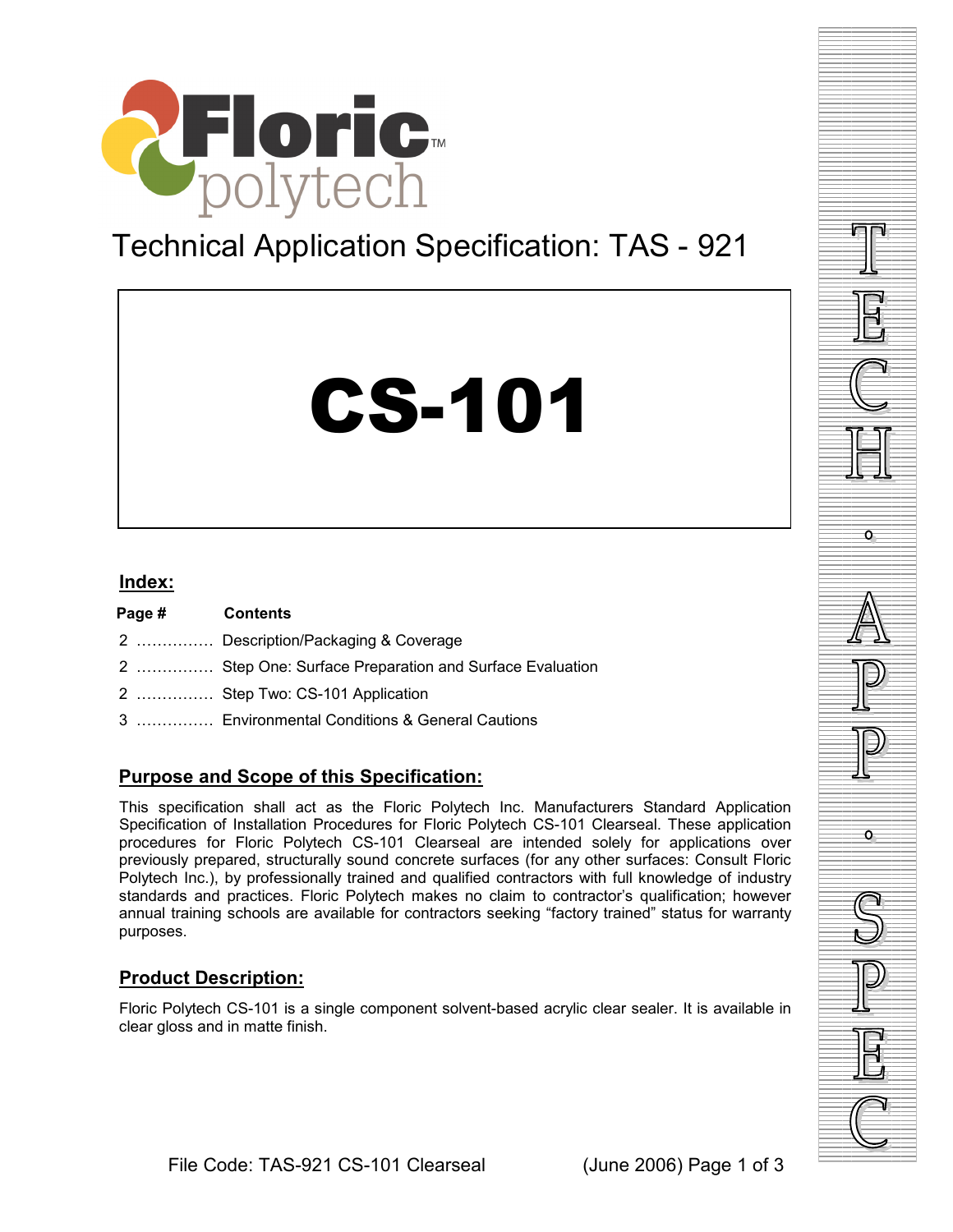# **Description and Packaging & Coverage:**

# **Item # Standard Application: Coverage: 2108-00000 CS-101 Clearseal Gloss 200 Square Feet** 5 Gallon Pail **2108-M0000 CS-101 Clearseal Matte 200 Square Feet** 5 Gallon Pail per gallon

**NOTE:** Varying job site conditions such as porosity and texture of the surface, may effect actual material consumption. The above table is designed only as a guide in determining actual materials required. Mock up samples and/or job site mock-ups are highly recommended.

**NOTE:** Coverage will vary widely depending on the porosity and texture of the surface. At least 2 coats are recommended; however additional coats may be required.

# **Test Sections and Mock ups:**

Sealing can be an expression of individual talents and techniques. Experimentation or experience with application procedures are highly recommended prior to tackling a project with this product. The Floric Polytech CS-101 is a "wet look" sealer, and it can dramatically change the color of the surface. It is recommended that samples and mock-ups be used. Representative test sections must be produced on each concrete surface or topping to be stained and sealed for the Owner's approval in writing.

## **1) STEP ONE: SURFACE PREPARATION AND SURFACE EVALUATION**

**Interior:** Use a heavy-duty rotary floor machine that operates at approximately 175 rpm and is equipped with a brush or with a pad-driver. Use a suitable commercial detergent, bristled brush or janitorial pad on standard concrete, however care must be taken when cleaning toppings not to scratch or scare the surface with too heavy of an aggressive brush or pad, test a small obscure area first prior to general cleaning. Vacuum up all water, and allow to dry thoroughly, prior to CS-101 application.

**Exterior:** Use a pressure washer or steam cleaner, equipped with a fan tip that has a minimum pressure capability of 2000psi (14 Mpa). Care should be taken not to over expose areas of surface, leaving wand patterns in the finished substrate.

Using equipment and procedures described in the above section, thoroughly clean surface. Surface should be free of any containments that will impede the penetration and reaction of the sealer. Contaminant such as: sealers, bond breakers, paint, oils curing compounds, etc, will inhibit the CS-101 from bonding with the concrete. After cleaning, rinse the surface until the rinse water is completely clean and mask off all adjoining walls and surfaces. **Note:** You can test for porosity, by pouring a small amount of water onto the clean, dry surface. If the water soaks into the slab, then the surface should be ready for sealer application.

# **2) STEP TWO: CS-101 CLEARSEAL APPLICATION**

#### **Equipment***:*

In addition to the standard professional tools necessary to complete any professional sealing application, the Floric Polytech CS-101 application will require the following tools and equipment: Chemical resistant sprayers, or rollers for applying material. As different finishing tools will leave different looks, test sections must be applied using appropriate cleaning and application method before use and application of project.

#### **Protection:**

Care must be taken to protect surrounding areas, mask with tape and plastic or use laminate spray shields. Do not use porous masking, paper or cardboard materials. **Note:** Protect walls and surrounding surfaces not to receive sealer. Do not allow CS-101 to come in contact with wood, metal or any surfaces not intended to be sealed.

File Code: TAS-921 CS-101 Clearseal (June 2006) Page 2 of 3